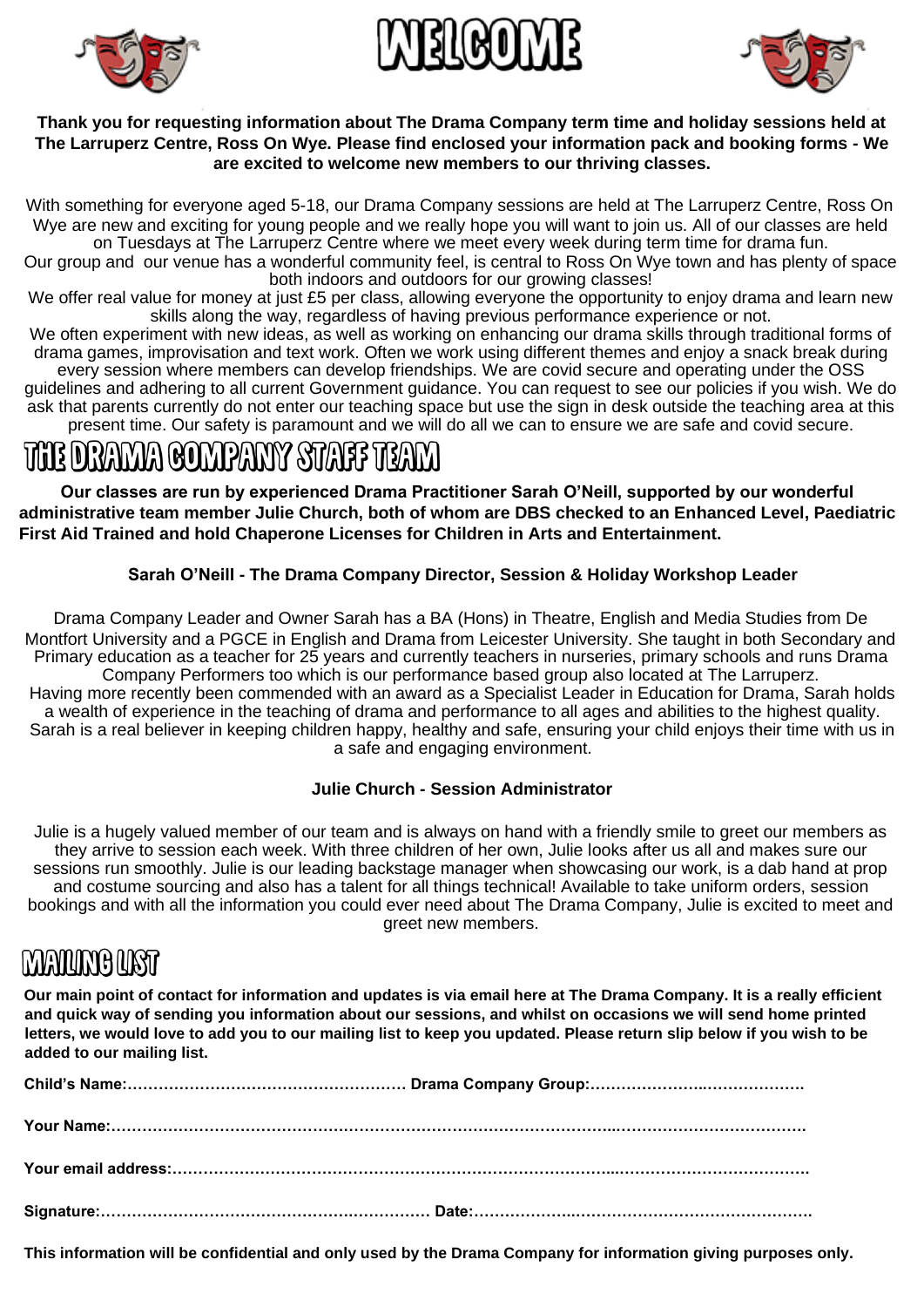

#### **All classes are held on a Tuesday at The Larruperz Centre, Ross On Wye.**

#### **Juniors - 4:15pm - 5:30pm** (Ages 5 - 8, Reception Class to End of Year Three)

For our youngest members, classes include drama games, songs and rhymes as well as focusing on drama and performance skills through whole group exercises, small group play making and exploration through movement, music and text. Often working on a given theme, our Juniors are able to learn to work together and widen their skill sets as mini Junior performers.

**Seniors - 5:45pm - 7:00pm** (Ages 9 - 11, Year Four to End of Year Six)

Our Seniors work on current ideas and themes to create and explore drama. We use popular drama games and warm up tasks as well as looking at theatre devising as a whole group or in smaller groups. We use some scripted texts too, focusing on building confidence and leadership skills while making friends in a relaxed theatre environment.

**Seniors Plus - 7:30pm - 9pm** (Ages 11 - 18, Year Seven upwards)

For our oldest members we encourage a social environment through lots of a fun, energetic games and tasks which encourage leadership, the sharing of great ideas and building friendships. Looking at current issues and topics, we use a contemporary approach and encourage our young members to collaborate and create and explore new, exciting work.

**Our classes are designed to be accessible to anyone. Classes cost just £5.00 per session, to include drama tuition. We are currently asking all of our members to bring their own labelled drinks bottle and a small pre packaged snack for our break time as it is not currently appropriarte for us to provide and share snacks and drinks. Beyond a two week trial period, payments are due to be made in termly instalments.** 



**If you want to join in the fun by becoming a Drama Company member, please return your completed booking forms to us along with your payment via cheque payable to The Drama Company.** 

Term time sessions – deposit (£10.00 for Tuesday Classes) to secure place and cover cost of first 2 sessions.

**To make a booking, please return all of the relevant forms to Sarah, as detailed below. You may also use these details to find our more information should you wish to about our sessions.** 

**If you have contacted us with the agreement for your child to make an immediate start, please do not worry about sending forms or payment via the post. Bring your completed form and payment with you for your trial session as agreed with a session leader. We look forward to meeting you! To make a booking please send all booking forms and payments or bring on the day:**

| Sarah O'Neill       | Telephone: 01989 720627 or 07814 624417            |  |  |
|---------------------|----------------------------------------------------|--|--|
| <b>Windy Bottom</b> | Email: sarahoneill362@gmail.com                    |  |  |
| Gorsley             |                                                    |  |  |
| Ross on Wye         | <b>BAC's payments:</b>                             |  |  |
| Herefordshire       | <b>Account Name: Santander - The Drama Company</b> |  |  |
| HR9 7SF             | Account Number: 61741266                           |  |  |
|                     | <b>Sort Code: 09-01-28</b>                         |  |  |
|                     |                                                    |  |  |

Our website has plenty of extra information, photos and videos of what we get up to here at The Drama Company. Check it out at **www.dramacompany.co.uk** You can also find us on Facebook **@thedramacompanyross**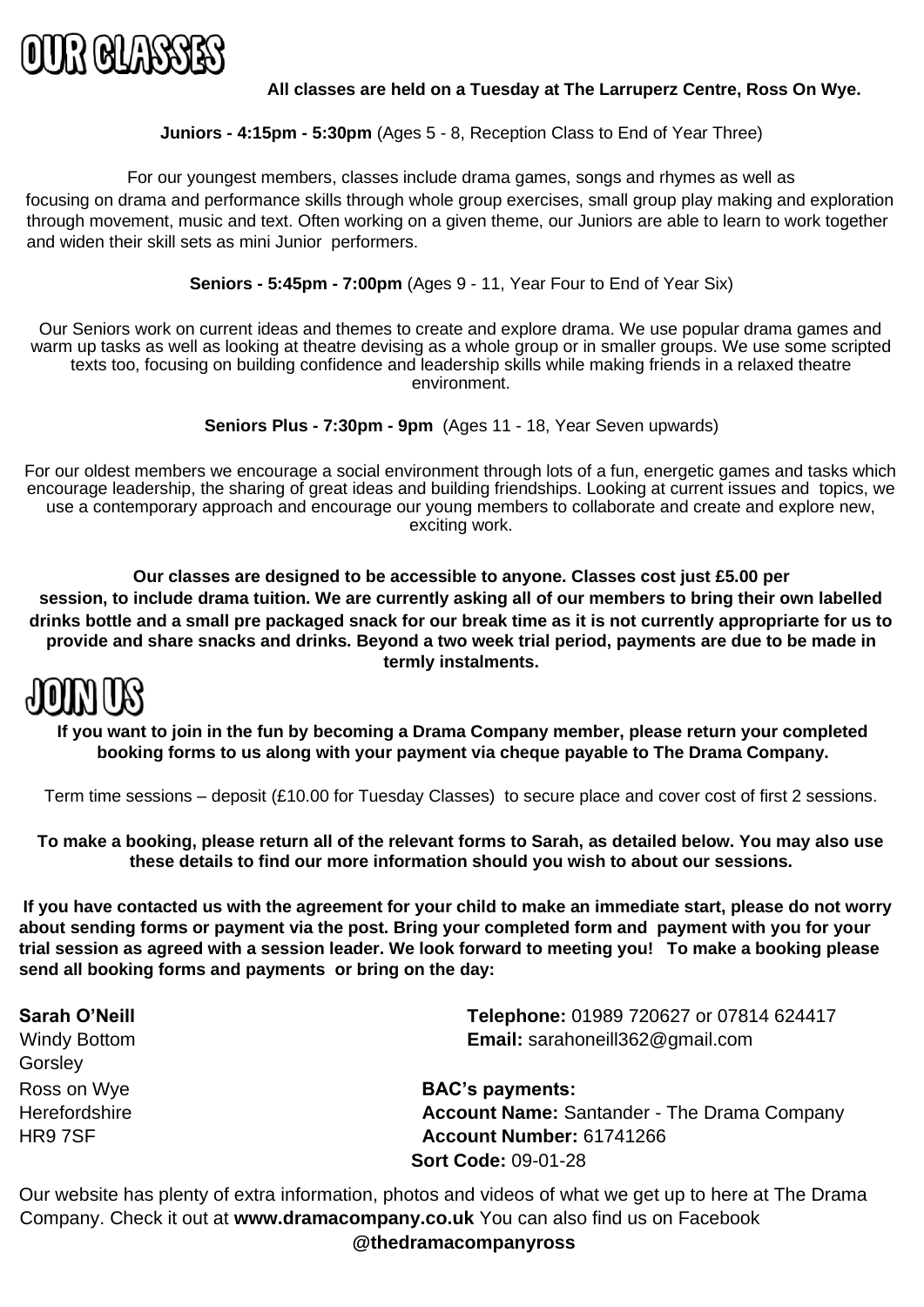

### **Please accept my registration form to be a part of The Drama Company's term time classes!**

| <b>Sessions required (please tick)</b>                                                                                                                                                                                                                                                                                                                                                                                                                                                                                                                                                                                                                                                                                                  |                                                                                                                                                                                                                                     |  |                                  |                                                            |                            |
|-----------------------------------------------------------------------------------------------------------------------------------------------------------------------------------------------------------------------------------------------------------------------------------------------------------------------------------------------------------------------------------------------------------------------------------------------------------------------------------------------------------------------------------------------------------------------------------------------------------------------------------------------------------------------------------------------------------------------------------------|-------------------------------------------------------------------------------------------------------------------------------------------------------------------------------------------------------------------------------------|--|----------------------------------|------------------------------------------------------------|----------------------------|
|                                                                                                                                                                                                                                                                                                                                                                                                                                                                                                                                                                                                                                                                                                                                         | Juniors (Reception to<br>(Year 7 onwards)                                                                                                                                                                                           |  | end of Year 3 Seniors (Year 4 to |                                                            | end of Year 6 Seniors Plus |
| <b>NAME OF CANDACTER</b>                                                                                                                                                                                                                                                                                                                                                                                                                                                                                                                                                                                                                                                                                                                |                                                                                                                                                                                                                                     |  |                                  | <b>DOB AND ACE Manual Community of ACE AND ACE PARTIES</b> |                            |
| <b>NAME OF SCHOOL:</b>                                                                                                                                                                                                                                                                                                                                                                                                                                                                                                                                                                                                                                                                                                                  | WRIGOUP IN SENDOL <b>AND SENDOL SENDOL AND SENDOL SENDOL SENDOL SENDOL</b> SENDOL SENDOL SENDOL SENDOL SENDOL SENDOL SENDOL SENDOL SENDOL SENDOL SENDOL SENDOL SENDOL SENDOL SENDOL SENDOL SENDOL SENDOL SENDOL SENDOL SENDOL SENDO |  |                                  |                                                            |                            |
| <b>CHILDS HOME ADDRESS:</b>                                                                                                                                                                                                                                                                                                                                                                                                                                                                                                                                                                                                                                                                                                             |                                                                                                                                                                                                                                     |  |                                  |                                                            |                            |
| <b>HOME TELEFHONE NUMBER:</b>                                                                                                                                                                                                                                                                                                                                                                                                                                                                                                                                                                                                                                                                                                           |                                                                                                                                                                                                                                     |  |                                  |                                                            |                            |
| PARENTS/CARER'S MAME/S                                                                                                                                                                                                                                                                                                                                                                                                                                                                                                                                                                                                                                                                                                                  |                                                                                                                                                                                                                                     |  |                                  |                                                            |                            |
| <b>PARTITIS/CARTAYS ADDRESS (OF DIFFERENT TO ABOVE):</b>                                                                                                                                                                                                                                                                                                                                                                                                                                                                                                                                                                                                                                                                                |                                                                                                                                                                                                                                     |  |                                  |                                                            |                            |
| PARIMPOCARIRYS EMML ADDRESS                                                                                                                                                                                                                                                                                                                                                                                                                                                                                                                                                                                                                                                                                                             |                                                                                                                                                                                                                                     |  |                                  |                                                            |                            |
| EMERGENCY GONNACT MAME/S:                                                                                                                                                                                                                                                                                                                                                                                                                                                                                                                                                                                                                                                                                                               |                                                                                                                                                                                                                                     |  |                                  |                                                            |                            |
|                                                                                                                                                                                                                                                                                                                                                                                                                                                                                                                                                                                                                                                                                                                                         |                                                                                                                                                                                                                                     |  |                                  |                                                            |                            |
|                                                                                                                                                                                                                                                                                                                                                                                                                                                                                                                                                                                                                                                                                                                                         |                                                                                                                                                                                                                                     |  |                                  |                                                            |                            |
| NICKSMIY MIDICIN MIORMINON/MURCUS<br>GENERAL DATA PROTECTION RECOLATION (GOPR)<br>As a paperless organisation, it is important we are able to contact you. However due to GDP regulations, we ask for your permission for the Drama Company to<br>hold your personal email, telephone and address details on file for contact purposes needed within The Drama Company whilst your child is a member of our<br>group. We will not pass on your details to any third parties at any time and you can declare your wishes to retract permission at any time.<br>I/we give my/our permission for my contact details to be kept on file by The Drama Company and I understand I can withdraw my permission at any time should<br>I wish to. |                                                                                                                                                                                                                                     |  |                                  |                                                            |                            |
|                                                                                                                                                                                                                                                                                                                                                                                                                                                                                                                                                                                                                                                                                                                                         |                                                                                                                                                                                                                                     |  |                                  |                                                            |                            |
| PHOTOGRAPHY AND VIDEOGRAPHY DURING DRAMA GOMPANY SESSIONS<br>Permission to take and use photos/video footage for PR purposes during sessions for The Drama Company Website and social media:<br>I/we give my/our permission for photos and or video to be taken of our child/children during rehearsals and performances for website and social media use:                                                                                                                                                                                                                                                                                                                                                                              |                                                                                                                                                                                                                                     |  |                                  |                                                            |                            |
|                                                                                                                                                                                                                                                                                                                                                                                                                                                                                                                                                                                                                                                                                                                                         |                                                                                                                                                                                                                                     |  |                                  |                                                            |                            |
| COOTTAT YEARD TEMPORARY TATTOOS                                                                                                                                                                                                                                                                                                                                                                                                                                                                                                                                                                                                                                                                                                         |                                                                                                                                                                                                                                     |  |                                  |                                                            |                            |
|                                                                                                                                                                                                                                                                                                                                                                                                                                                                                                                                                                                                                                                                                                                                         | Permission to use face paints and temporary tattoos on your child during Drama Company sessions and performances: I/we give<br>permission for face paints to be used during Drama Company sessions:                                 |  |                                  |                                                            |                            |
|                                                                                                                                                                                                                                                                                                                                                                                                                                                                                                                                                                                                                                                                                                                                         |                                                                                                                                                                                                                                     |  |                                  |                                                            |                            |
|                                                                                                                                                                                                                                                                                                                                                                                                                                                                                                                                                                                                                                                                                                                                         | FIEST AND ADEMICIATION FOR MICHAEL AND ASSOCIATS                                                                                                                                                                                    |  |                                  |                                                            |                            |
|                                                                                                                                                                                                                                                                                                                                                                                                                                                                                                                                                                                                                                                                                                                                         | Permission to administer First Aid for accidents and minor injuries if it is required. All Drama Company staff leaders are Paediatric First Aid trained. I/We give<br>permission for First Aid to be administered if necessary:     |  |                                  |                                                            |                            |
|                                                                                                                                                                                                                                                                                                                                                                                                                                                                                                                                                                                                                                                                                                                                         |                                                                                                                                                                                                                                     |  |                                  |                                                            |                            |